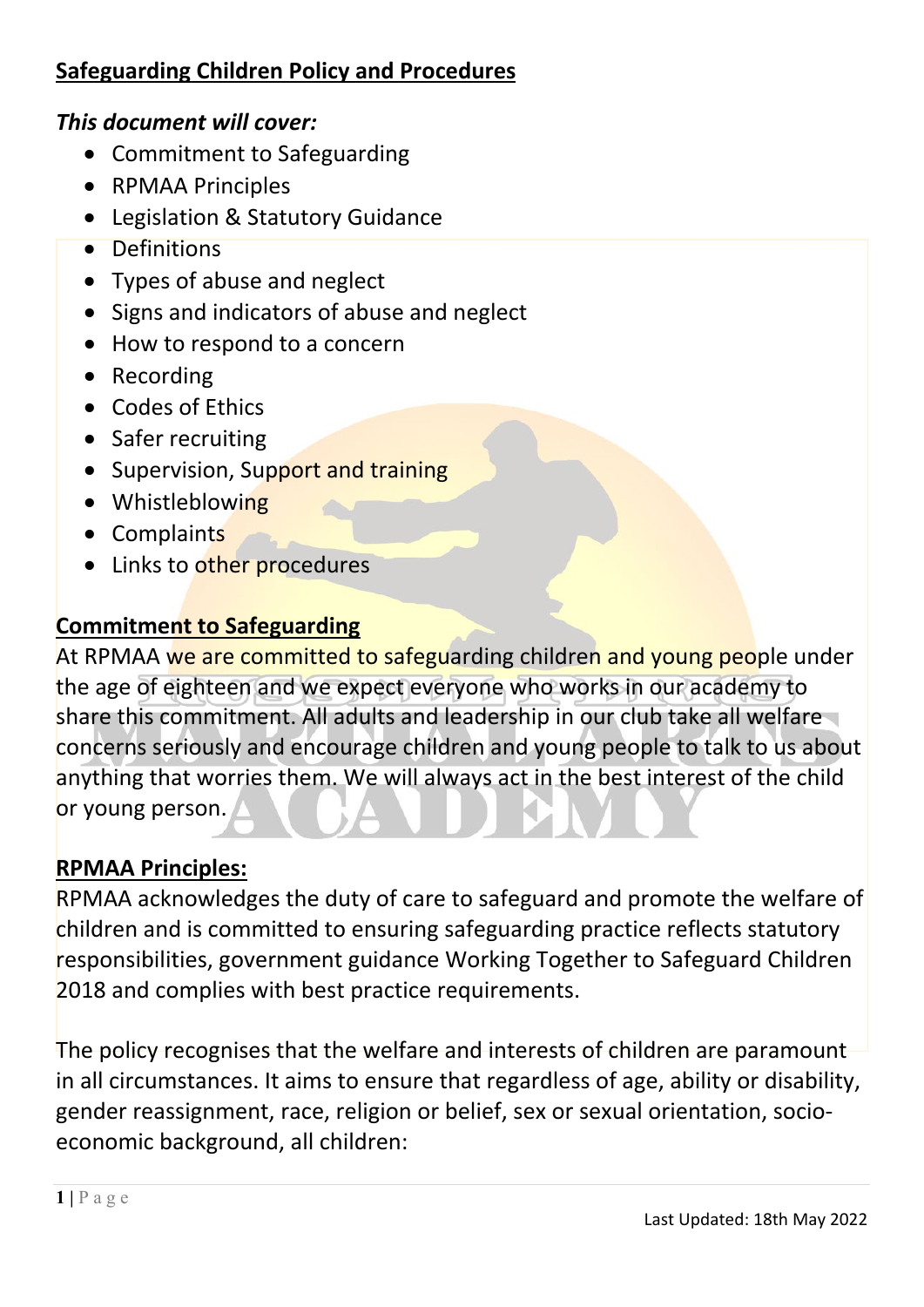- Have a positive and enjoyable experience in a safe and child centred environment.
- Are protected from abuse whilst participating in activity organised within Stealth UK premises or outside.

RPMAA acknowledges that some children, including disabled children and young people or those from ethnic minority communities, can be particularly vulnerable to abuse and we accept the responsibility to take reasonable and appropriate steps to ensure their welfare.

#### *As part of our safeguarding policy RPMAA will:*

- Promote and prioritise the safety and wellbeing of children and young people.
- Ensure everyone understands their roles and responsibilities in respect of safeguarding and is provided with appropriate learning opportunities to recognise, identify and respond to signs of abuse, neglect and other safeguarding concerns relating to children and young people.
- Ensure appropriate action is taken in the event of incidents/concerns of abuse and support provided to the individual/s who raise or disclose the concern.
- Ensure that confidential, detailed and accurate records of all safeguarding concerns are maintained and securely stored.
- Prevent the employment/deployment of unsuitable individuals.
- Ensure robust safeguarding arrangements and procedures are in operation.
- The policy and procedures will be widely promoted and are mandatory for everyone involved in Stealth UK.

Failure to comply with the policy and procedures will be addressed without delay and may ultimately result in dismissal/exclusion from the organisation.

#### **Legislation & Statutory Guidance:**

• Human Rights Act 1998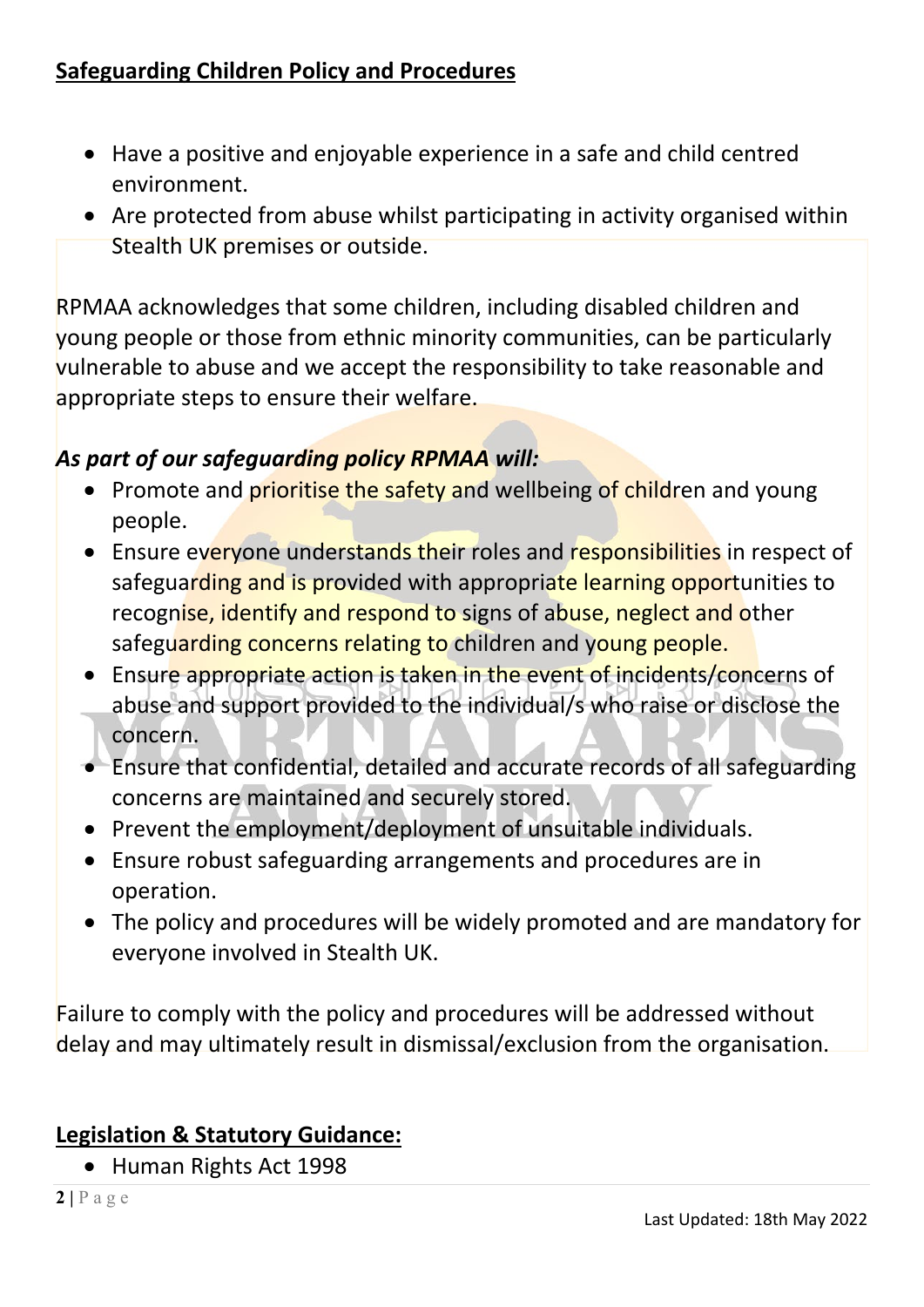- Children Act 1989
- Children Act 2004
- Working Together to Safeguard Children 2018
- Keeping Children Safe in Education 2018
- Sexual Offences Act 2003
- Data Protection Act 2018

## **Definitions:**

In England, Northern Ireland and Wales a child is someone under the age of 18, whether living with their families, in state care, or living independently (Working Together to Safeguard Children 2018). This generally applies in Scotland but in some cases, for example for parts of the Scottish Child Protection Process it will be 16. Types of Abuse and Neglect (according to Keeping Children Safe in Education 2018)

All school/club staff and volunteers should be aware that abuse, neglect and safeguarding issues are rarely standalone events that can be covered by one definition or label. In most cases, multiple issues will overlap with one another.

#### M *Abuse:*

A form of maltreatment of a child. Somebody may abuse or neglect a child by inflicting harm or by failing to act to prevent harm. Children may be abused in a family or in an institutional or community setting by those known to them or, more rarely, by others. Abuse can take place wholly online, or technology may be used to facilitate offline abuse. They may be abused by an adult or adults or by another child or children. 45.

#### *Physical abuse:*

A form of abuse which may involve hitting, shaking, throwing, poisoning, burning or scalding, drowning, suffocating or otherwise causing physical harm to a child. Physical harm may also be caused when a parent or carer fabricates the symptoms of, or deliberately induces, illness in a child.

#### *Emotional abuse:*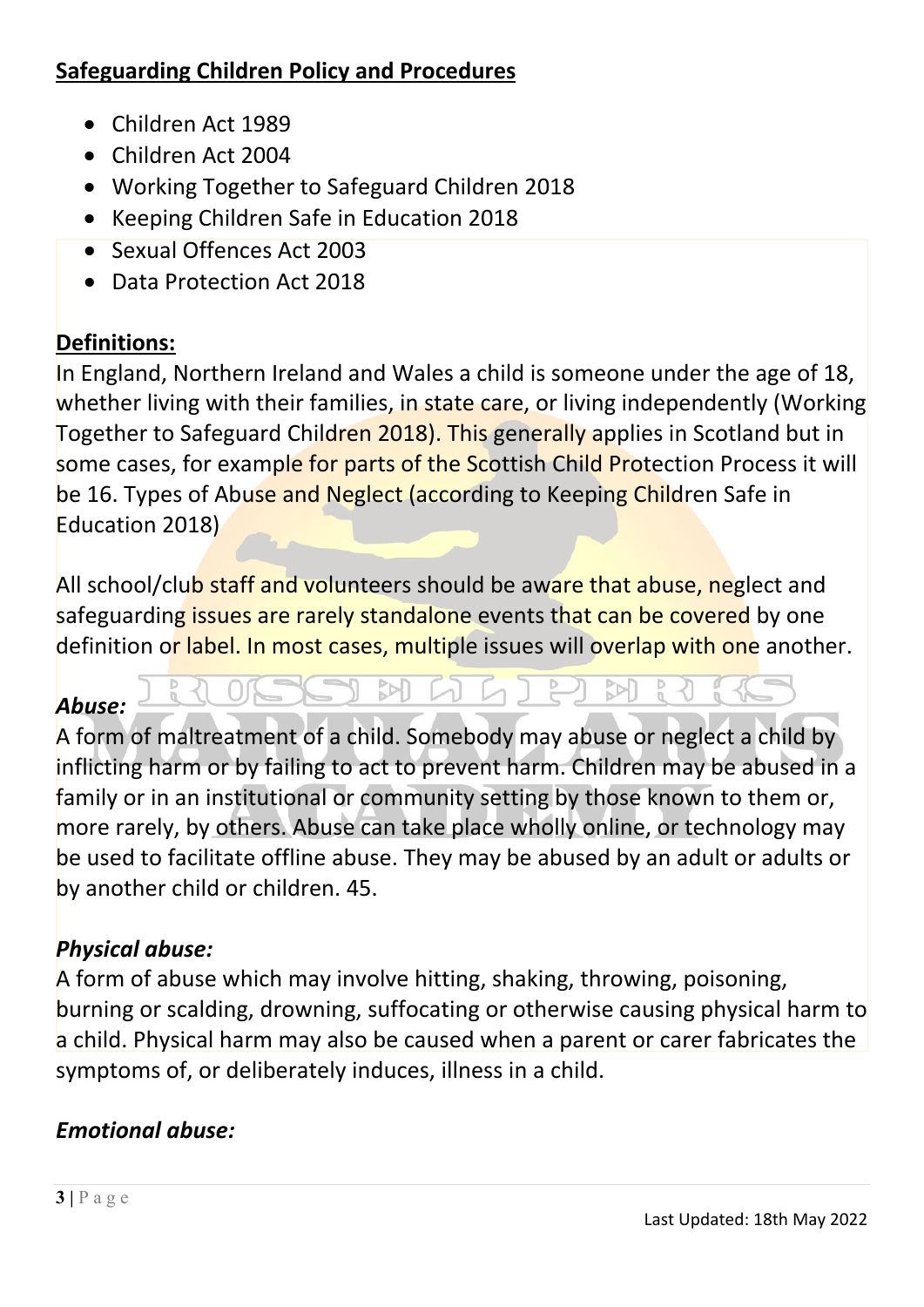The persistent emotional maltreatment of a child such as to cause severe and adverse effects on the child's emotional development. It may involve conveying to a child that they are worthless or unloved, inadequate, or valued only insofar as they meet the needs of another person.

It may include not giving the child opportunities to express their views, deliberately silencing them or 'making fun' of what they say or how they communicate. It may feature age or developmentally inappropriate expectations being imposed on children. These may include interactions that are beyond a child's developmental capability as well as overprotection and limitation of exploration and learning or preventing the child from participating in normal social interaction. It may involve seeing or hearing the ill-treatment of another.

It may involve serious bullying (including cyberbullying), causing children frequently to feel frightened or in danger, or the exploitation or corruption of children. Some level of emotional abuse is involved in all types of maltreatment of a child, although it may occur alone.

#### $ADAM$ M *Sexual abuse:*

Involves forcing or enticing a child or young person to take part in sexual activities, not necessarily involving a high level of violence, whether or not the child is aware of what is happening. The activities may involve physical contact, including assault by penetration (for example rape or oral sex) or nonpenetrative acts such as masturbation, kissing, rubbing and touching outside of clothing. They may also include non-contact activities, such as involving children in looking at, or in the production of, sexual images, watching sexual activities, encouraging children to behave in sexually inappropriate ways, or grooming a child in preparation for abuse. Sexual abuse can take place online, and technology can be used to facilitate offline abuse. Sexual abuse is not solely perpetrated by adult males. Women can also commit acts of sexual abuse, as can other children. The sexual abuse of children by other children is a specific safeguarding issue.

# *Related issues:*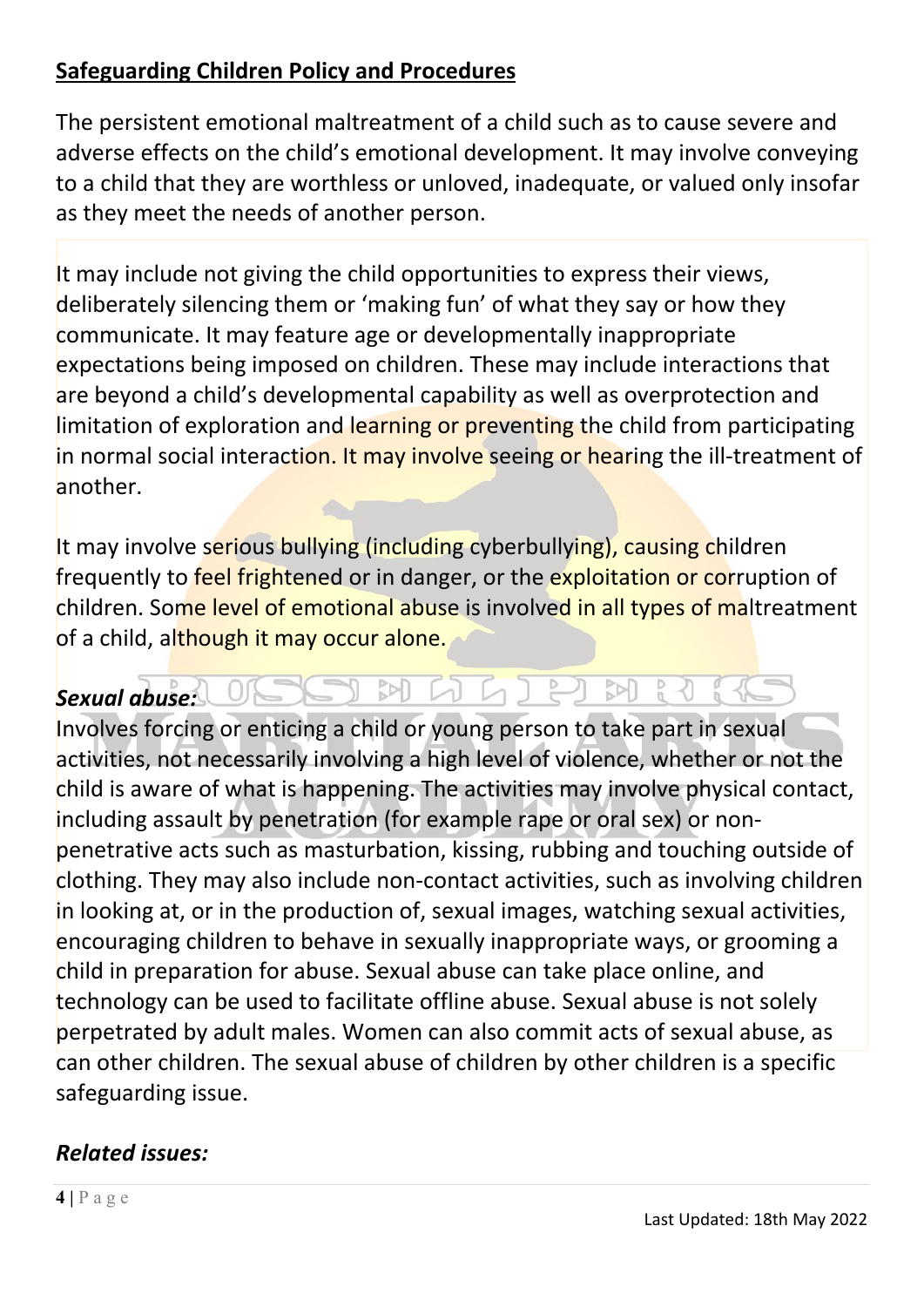In addition to the above categories, there are other forms of harm or abuse that should involve the police and other organisations working together to protect children. These include:

- Bullying
- Child Sexual Exploitation
- Hate crimes
- Abuse in domestic settings
- Honour based violence
- Forced marriage
- Human trafficking
- Exploitation by radicalisers who promote violence
- Membership of gangs inclined to use violence.
- Many of these areas are addressed in local multi-agency child or vulnerable adult safeguarding procedures. You may feel that these situations are so unlikely to arise that you would never be required to respond.

However, it is as well to be aware of these other related areas, just in case your suspicions are raised. M  $\frac{D}{D}$ M

# *Poor practice:*

Sometimes, your concerns may relate to poor practice, where an adult or another young person's behaviour is inappropriate and may be causing distress to a child or young person. In the application of this policy, poor practice includes any behaviour which contravenes the principles of this document or the relevant Club/School/Academy/NGB Code of Conduct or brings Martial Arts into disrepute, or which infringes an individual's rights. Where poor practice is serious or repeated this could also constitute abuse and should be reported immediately. Examples of poor practice towards students, which should never to be sanctioned include:

- Use of excessive, physical or humiliating punishments;
- Failure to act when you witness possible abuse or bullying;
- Being unaware of, or breaching, any relevant policy such as the Code of Ethics and Conduct;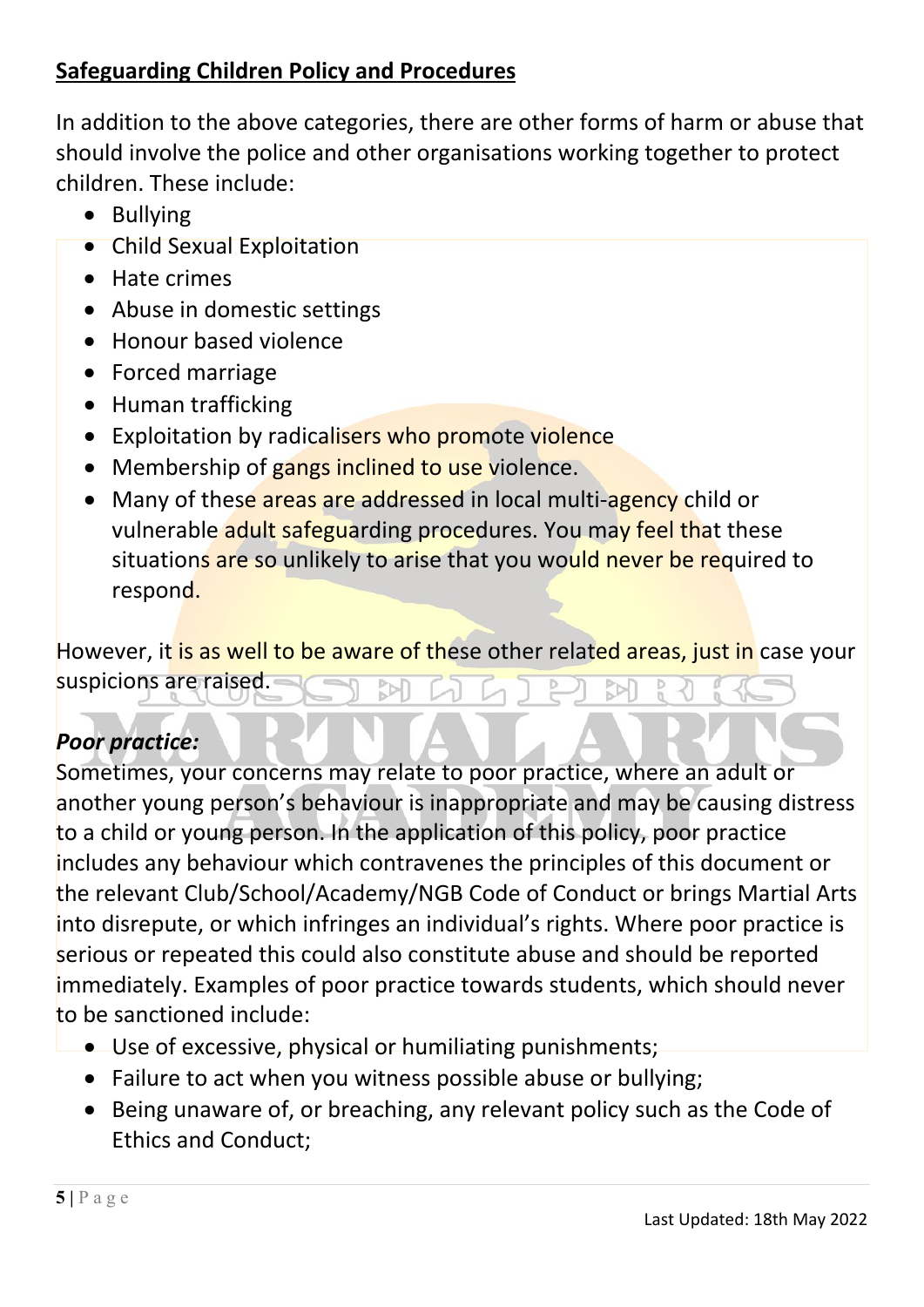- Spending excessive amounts of time alone with young people away from others;
- Inviting or allowing young people into your home where they will be alone with you;
- Engaging in rough, physical or sexually provocative activity;
- Allowing young people to use inappropriate language unchallenged;
- Making sexually suggestive comments even in fun;
- Reducing a person to tears as a form of control;
- Allowing allegations made by a young person to go unchallenged, unrecorded or not acted upon;
- Doing things of a personal nature for young people that they can do for themselves; sharing a bedroom with a young person you are not related to, even with parental permission.

Some participants may require assistance with personal care due to being very young or disabled. If a young person needs this level of support, it should be made clear to their parent/s that this can only be carried out by a designated carer and not by the instructor. Even if the instructor is trained in carrying out personal care tasks, this compromises their role as trainer and places them and the child in a vulnerable position. These support arrangements should clearly be in place and agreed to by all parties prior to the activities commencing.

#### **Signs and Indicators of Abuse and Neglect:**

Indicators that a young person may be being abused may include the following:

- Unexplained or suspicious injuries such as bruising, cuts or burns, particularly if situated on a part of the body not normally prone to such injuries;
- An injury for which the explanation seems inconsistent;
- The young person describes what appears to be an abusive act involving him/her;
- Someone else (a young person or adult) expresses concern about the welfare of another;
- Unexplained changes in behaviour (e.g. becoming very quiet, withdrawn or displaying sudden outbursts of temper);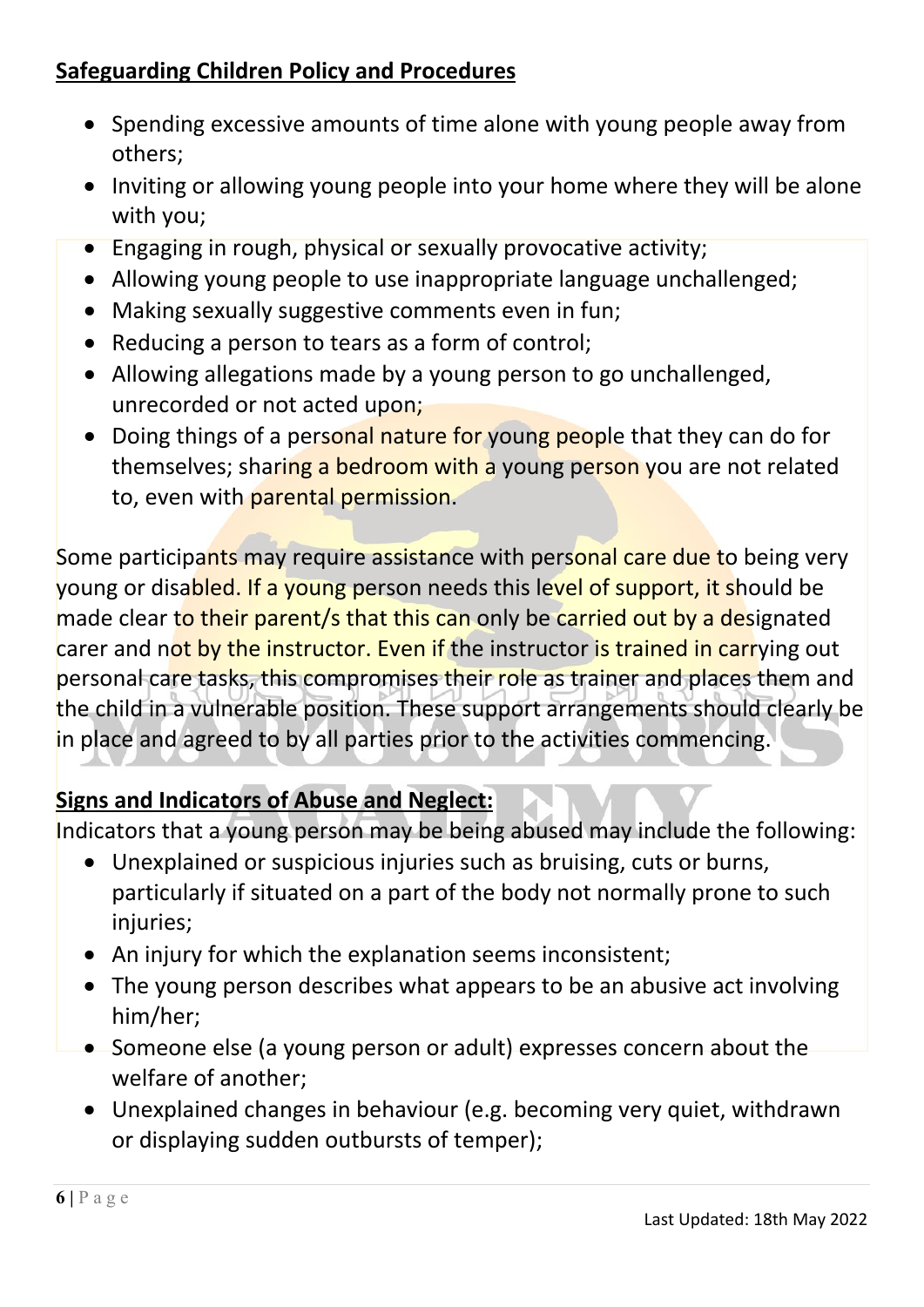- Inappropriate sexual awareness;
- Engaging in sexually explicit behaviour;
- Sudden or unusual distrust of adults, particularly those with whom a close relationship would normally be expected;
- Having difficulty in making friends;
- Being prevented from socialising with other young people;
- Displaying variations in eating patterns including overeating or loss of appetite or a sudden weight change;
- Becoming increasingly dirty or unkempt.

It should be recognised that this list is not exhaustive and the presence of one or more of the indicators is not proof that abuse is actually taking place. A good working relationship with parent/guardians will help to identify any other concerns that a young person may be experiencing.

For example a family bereavement which could cause some of the changes listed above. Remember it is not the responsibility of RPMAA to decide if child abuse is occurring but it is their responsibility to act on any concerns by reporting them. **P** M

**What to do if you have a concern or someone raises concerns with you?** RPMAA recognises 'everyone who works with children has a responsibility for keeping them safe. No single practitioner can have a full picture of a child's

needs and circumstances and, if children and families are to receive the right help at the right time, everyone who comes into contact with them has a role to play in identifying concerns, sharing information and taking prompt action' (page 11 para 16 Working Together to Safeguard Children 2018).

Whilst accepting this duty it is recognised RPMAA is not responsible for deciding if abuse has occurred. It does however have a duty to respond and report concerns. RPMAA have appropriately trained staff that have all completed the appropriate qualifications.

All safeguarding concerns and poor practice occurrences, except if the issue concerns those individuals, must be reported to a safeguarding trained member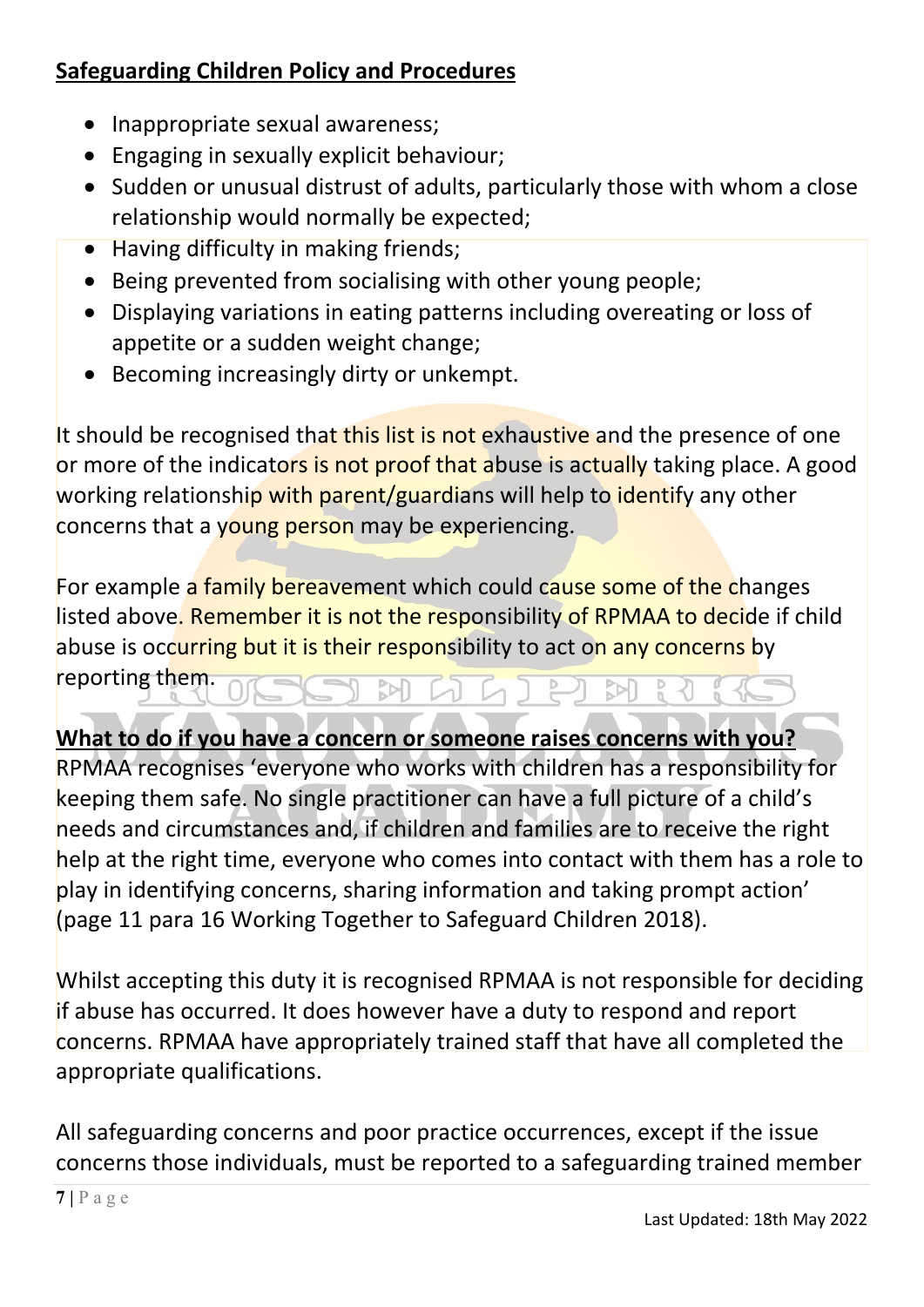of staff. This includes issues raised concerning the activities of instructors or volunteers or, where there are concerns outside of RPMAA (for example at home, school or in the wider community). Where there is an allegation against an instructor or volunteer who works with children at RPMAA a member of staff must report the matter to the Local Authority Designated Officer.

Instructors and volunteers must also report the following to the trained members of staff and make a written record of what they have done, seen or heard:

- They have accidentally hurt a child;
- A child seems distressed in any manner;
- A child appears to be sexually aroused by their actions;
- A child misunderstands or misinterprets something they have said or done.

If you think a child is in immediate danger or requires medical attention, you should call the emergency services on 999. You can also ring the NSPCC helpline on 0808 800 5000 to report immediate risks. This is an immediate responsibility and will take priority over informing a trained member of staff.

# **How to respond to a concern**

It is always difficult to hear about or witness harm or abuse experienced by a child or young person. The following points will be helpful for both you and the child should they choose to disclose abuse to you:

- Stay calm.
- Listen carefully to what is said and try not to interrupt.
- Find an appropriate point early on to explain that it is likely that the information will need to be shared with others – do not promise to keep secrets.
- Allow them to continue at their own pace.
- Ask questions for clarification only, and avoid asking questions that suggest an answer (leading questions).
- Reassure them that they are not to blame and have done the right thing in telling you. If the concern is serious explain that you will need to get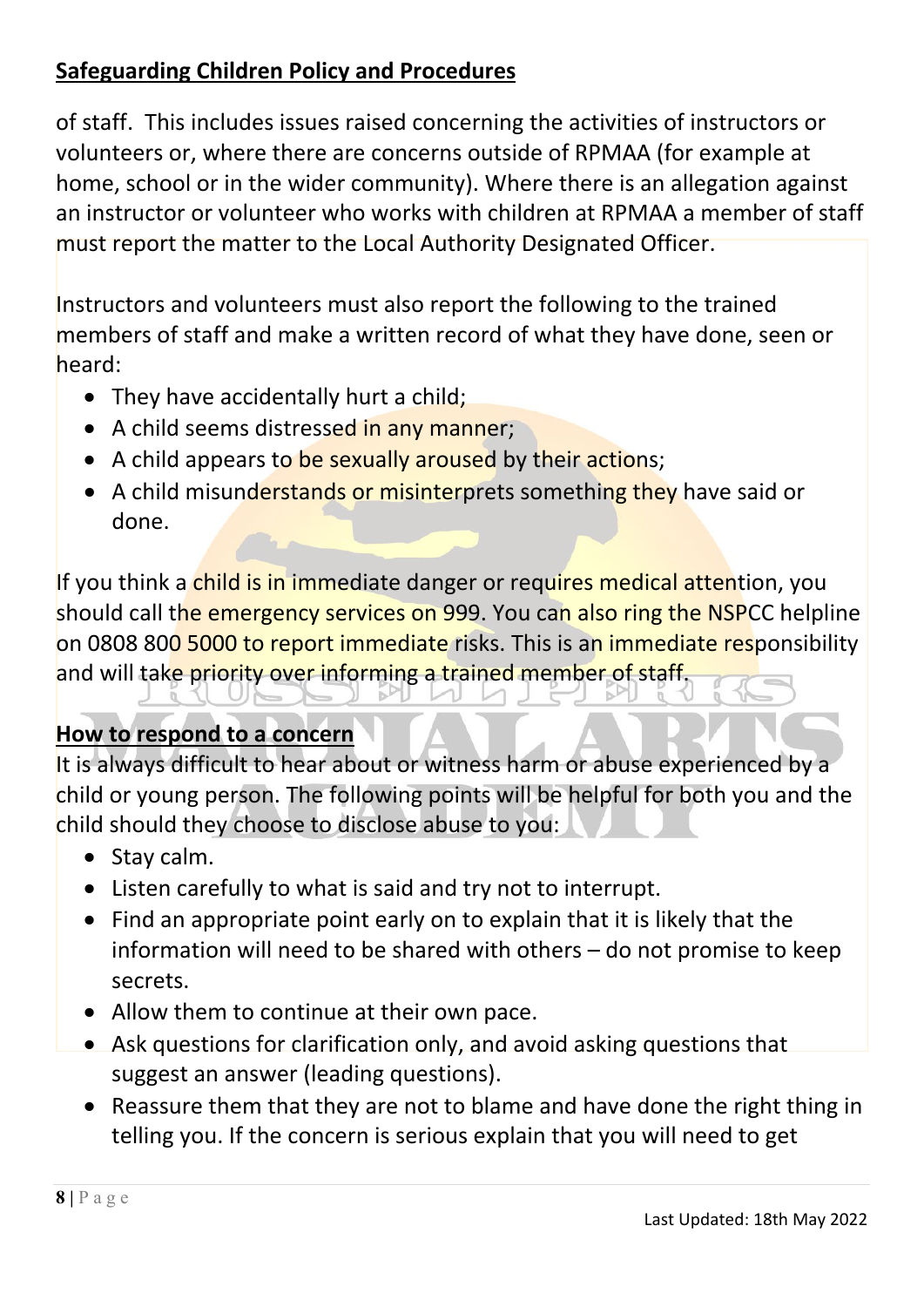support from other trained people to help keep the child safe. This must be shared even if the child doesn't want you to tell anyone else.

- Tell them what you will do next and with whom the information will be shared. If they are adamant that they do not wish the information to be shared, explain that you will have to tell your Designated Safeguarding Lead and that it will be discussed further with them.
- Be aware of the possibility of forensic evidence if the disclosure relates to a recent incident of physical harm or injury and try to protect any supporting materials e.g. bedding or clothing.
- Contact a safeguarding trained member of staff.
- Where you are unable to contact the correct member of staff, advice can be sought from statutory agencies or the NSPCC Helpline.
- All serious concerns must be referred to statutory agencies.
- Where the concern or allegation is about a member of staff or a volunteer, this must like all other concerns be reported to a safeguarding trained member of staff.
	- o The member of staff, if they consider the concern to be serious, for example potentially child abuse or a crime they must report the
	- incident to the Local Authority Designated Officer or the Police.

When a safeguarding concern or poor practice has been identified concerning a specific child the parents/guardians/carers of that child should be notified. Where the member of staff has reported the incident to the statutory authorities, advice should be sought from them regarding this duty before notifying the parents/guardians/carers.

# **Safeguarding Children Flowchart**

#### *Recording*

Should a child make a disclosure a record in writing must be made as soon as possible, using their words as closely as possible and where relevant, using the school/club report form. Note the date, time, any names mentioned, names and addresses to whom the information was given and who else is aware of the allegation. Note or describe clearly any visible injury.

Take care to distinguish between fact, observation, allegation and opinion. It is important that the information you have is accurate.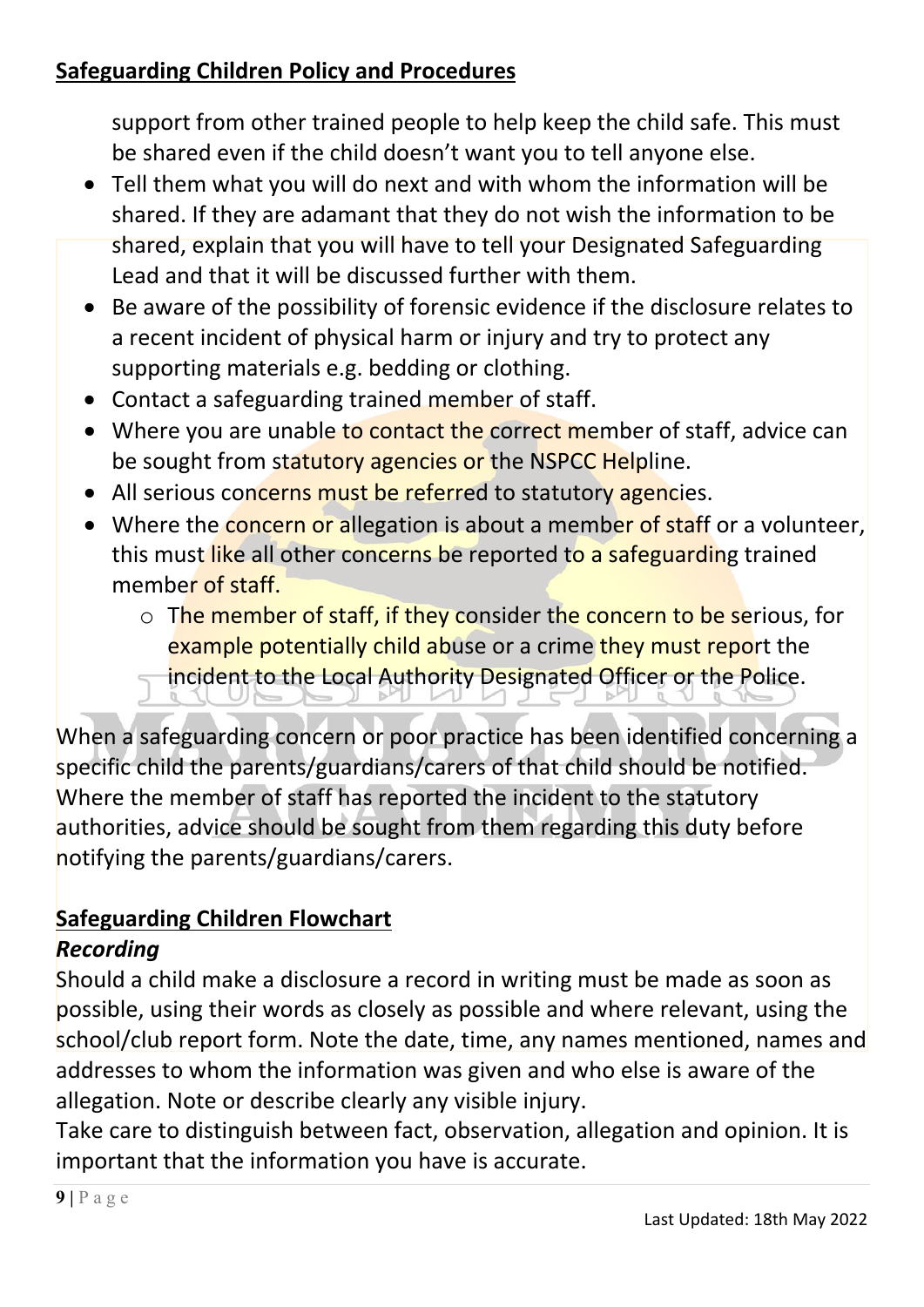Recording of any incident, including possible abuse or poor practice incidents, should also follow this procedure. In all situations, including those in which the cause of concern arises either from a disclosure of abuse or from suspicion of abuse, it is vitally important to record the details, regardless of whether they are shared with a statutory agency, as soon as possible using the Incident Referral Form

The record should be clear and factual as it may be needed by child or adult protection agencies and may, in the future, be used as evidence in court. Records should be kept securely and shared only with those who need to know about the incident.

Throughout the process of any safeguarding cases, accurate records should be made and maintained.

## *Codes of Conduct and Ethics*

The codes of conduct and ethics for all those involved at RPMAA can be found as a separate guidance sheet. It is essential these are followed in so the highest possible standards of behaviour and conduct in Martial Arts activities are maintained. The principles must be adhered to at all times so that Martial Arts can be enjoyed by all. All those involved at RPMAA will show their understanding and commitment to the codes of conduct and ethics by signing a copy of the relevant guidance sheet.

#### *Safer Recruiting*

At RPMAA we take all reasonable steps to ensure unsuitable people are prevented from working with children. Whilst there may be some reservations that volunteers could be put off by having to go through a recruitment process, it is important to ensure reasonable steps have been taken to identify unsuitable individuals. A guidance sheet can be found which outlines safer recruiting in further detail.

#### *Supervision, support and training*